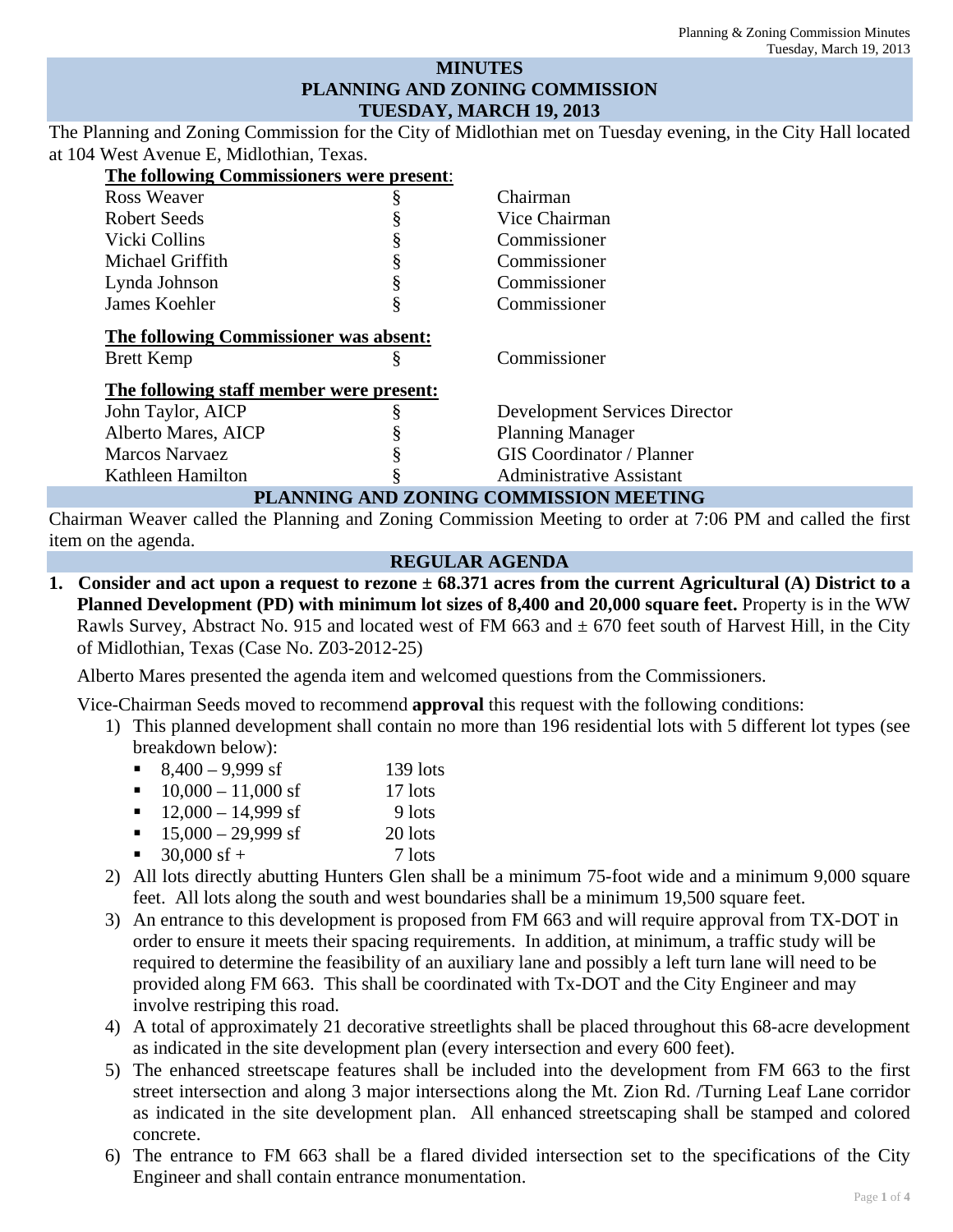## **REGULAR AGENDA CONTINUE**

- 7) The minimum architectural requirements and elements shall apply within this development:
	- Minimum house size of 1,800 square feet and minimum garage size of 400 square feet (exclusive of house size)
	- At least 80% of all homes shall be a minimum 2,000 square feet
	- Minimum brick/stone coverage of 90%
	- Minimum roof pitch of 8:12 with multiple roof planes and laminate architectural 3-dimensional shingles and having a warranty of at least 30 years
	- No repetition of the same architectural style shall repeat for 5 lots on either side of the house or across the street
	- All lots over 20,000 square feet shall have side or rear entry garages
	- All developed lots shall also incorporate 3 additional architectural elements from the following list:
		- o Coach lights
		- o Brick mailboxes
		- o 100 square feet of natural stone
		- o Front/rear patio of 100 sf
		- o Dormers
		- o Bay window with 24-inch projection
		- o Split-garage door
- 8) A total of 4.269 acres of open space, as shown on the development site plan, shall be maintained by the Autumn Run Homeowners Association.
- 9) A 15-foot tree preservation easement shall be placed along west  $\&$  south boundaries during the platting stage. All trees greater than 6 inches in caliper shall remain, unless they need to be removed for utility construction or valid engineering purposes, as determined by the City Engineer. An inventory of all trees greater than 6 inches shall be provided in all tree preservation easements.
- 10) A 15-foot landscape easement along FM 663 with street trees placed every 40 feet shall be placed adjacent to a brick/masonry wall.
- 11) An expanded private park measuring 1.083 acres shall be placed, based on the development site plan, with a 14-foot high pavilion measuring 24 feet wide and a playground measuring approximately 2,300 square feet with slides, swings, climbers and complies with Consumer Product Safety Commission (CPSC), American Safety for Testing Materials (ASTM), and American with Disabilities Act (ADA) regulations
- 12) A detention area, measuring approximately 1.035 acres, shall also include a perimeter 6-foot wide concrete walking trail. The trail shall extend along the gas easement to connect to the private park (see Attachment 3).
- 13) All lots abutting a detention area, open space or private park shall require the installation of a nonopaque fence (i.e. wrought iron or architectural steel).

Motion was seconded by Commissioner Griffith. **Action Taken: (6-0) Approved**

## **PUBLIC HEARING AGENDA**

**2. Continue a public hearing and act upon a request for a Specific Use Permit (SUP) to allow a minor automotive repair garage at 418 W. Main Street.** Property is zoned Commercial (C) District, containing ± 0.158 acres, and generally located at the southeast intersection of W. Main St. and S. 5<sup>th</sup> Street, in the City of Midlothian, Texas (SUP03-2012-41)

Alberto Mares presented the agenda item and welcomed questions from the Commissioners.

Chairman Weaver addressed the audience for any input regarding this public hearing, the following spoke regarding this item:

Applicant: Jose Pena, 1200 South Cooper, Arlington, Texas 76013

Commissioner Griffith moved to **close** the public hearing.

Motion was seconded by Commissioner Koehler.

**Action Taken: (6-0) Closed Public Hearing**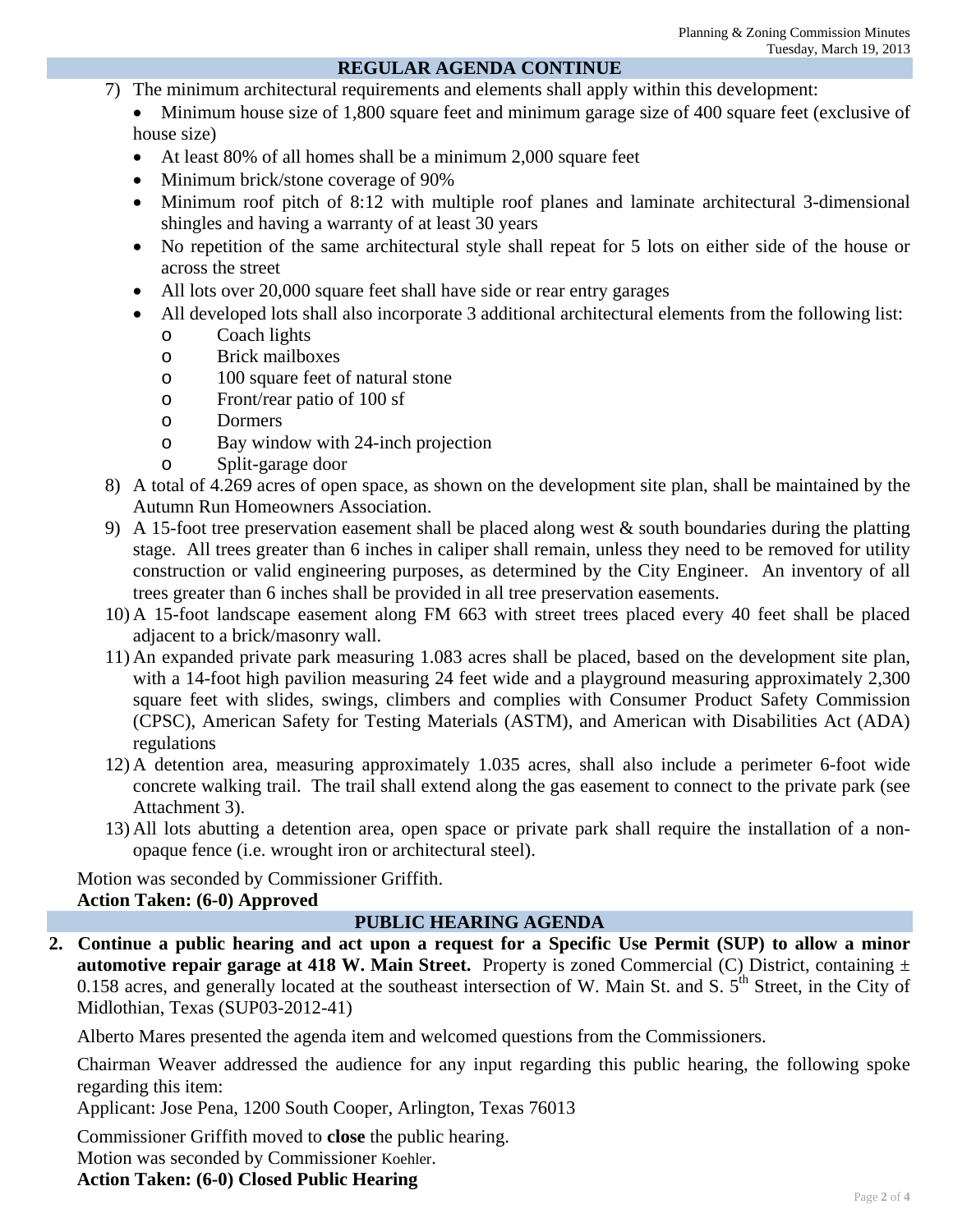#### **PUBLIC HEARING (continued):**

Chairman Weaver moved to recommend **denial** of this request. Motion was seconded by Vice-Chairman Seeds. **Action Taken: (5-1) Approved**  Commissioner Collins opposed the recommendation.

**3. Conduct a public hearing to act upon a replat of Pebble Creek Addition Phase Two, Lot 11, Block A**, containing 2.582 acres, into Pebble Creek Addition Phase Two, Lots 11R and 12-23, Block A. Property is located west of 9th Street and south of Pebble Creek Drive, in the City of Midlothian, Texas (Case No. RP01- 2012-30)

Alberto Mares presented the agenda item and welcomed questions from the Commissioners.

Chairman Weaver moved to **continue** the public hearing to the April 16, 2013 Planning and Zoning Commission Meeting.

Motion was seconded by Commissioner Johnson.

**Action Taken: (6-0) Continued** 

**4. Conduct a public hearing to consider and act upon a request for a Specific Use Permit (SUP) to allow a secondary dwelling unit on 1335 Tower Road.** Property is located in the Agricultural (A) District, contains  $\pm$ 2.173 acres and generally located north of Tower Road and  $\pm$  3,204 feet east of F.M. 663, in the City of Midlothian, Texas (Case No. SUP02-2012-43)

Marcos Narvaez presented the agenda item and welcomed questions from the Commissioners.

Chairman Weaver addressed the audience for any input regarding this public hearing, with no speakers on this item Vice-Chairman Seeds moved to **close** the public hearing.

Motion was seconded by Commissioner Koehler.

# **Action Taken: (6-0) Close Public Hearing**

Vice-Chairman Seeds moved to recommend **approval** of this request as presented with the following recommendations:

- 1) Shall meet all the requirements of the City of Midlothian Zoning Ordinance, 89-13, as amended, Section 7.1-2 (I).
- 2) The secondary dwelling unit shall not exceed 1,800 square feet.
- 3) Deed restrictions shall be filed with the County Clerk prior to the issuance of a building permit stating the secondary dwelling unit cannot be used as commercial rental property and shall only be inhabited by a family member.
- 4) The existing barn/shed shall be removed and disposed in accordance with City Code.
- 5) The new second dwelling unit shall be constructed in approximately the same location of the existing barn/shed, while meeting all required setbacks.

Motion was seconded by Commissioner Griffith.

## **Action Taken: (6-0) Approved**

**5. Conduct a public hearing to consider and act upon a request for a Specific Use Permit (SUP) to allow a dog training facility at 2030 Starwashed Road.** Property is zoned Agricultural (A) District, containing  $\pm 2.5$ acres, and generally located on eastside of Starwashed Road and 200 feet south of Walter Stephenson Road. (SUP04-2012-40)

Alberto Mares presented the agenda item and welcomed questions from the Commissioners.

Chairman Weaver addressed the audience for any input regarding this public hearing, the following spoke regarding this item:

Applicant: Peggy Phelps, 2013 Starwashed Road, Midlothian, Texas 76065

Commissioner Collins moved to **close** the public hearing.

Motion was seconded by Vice-Chairman Seeds.

**Action Taken: (6-0) Closed Public Hearing**